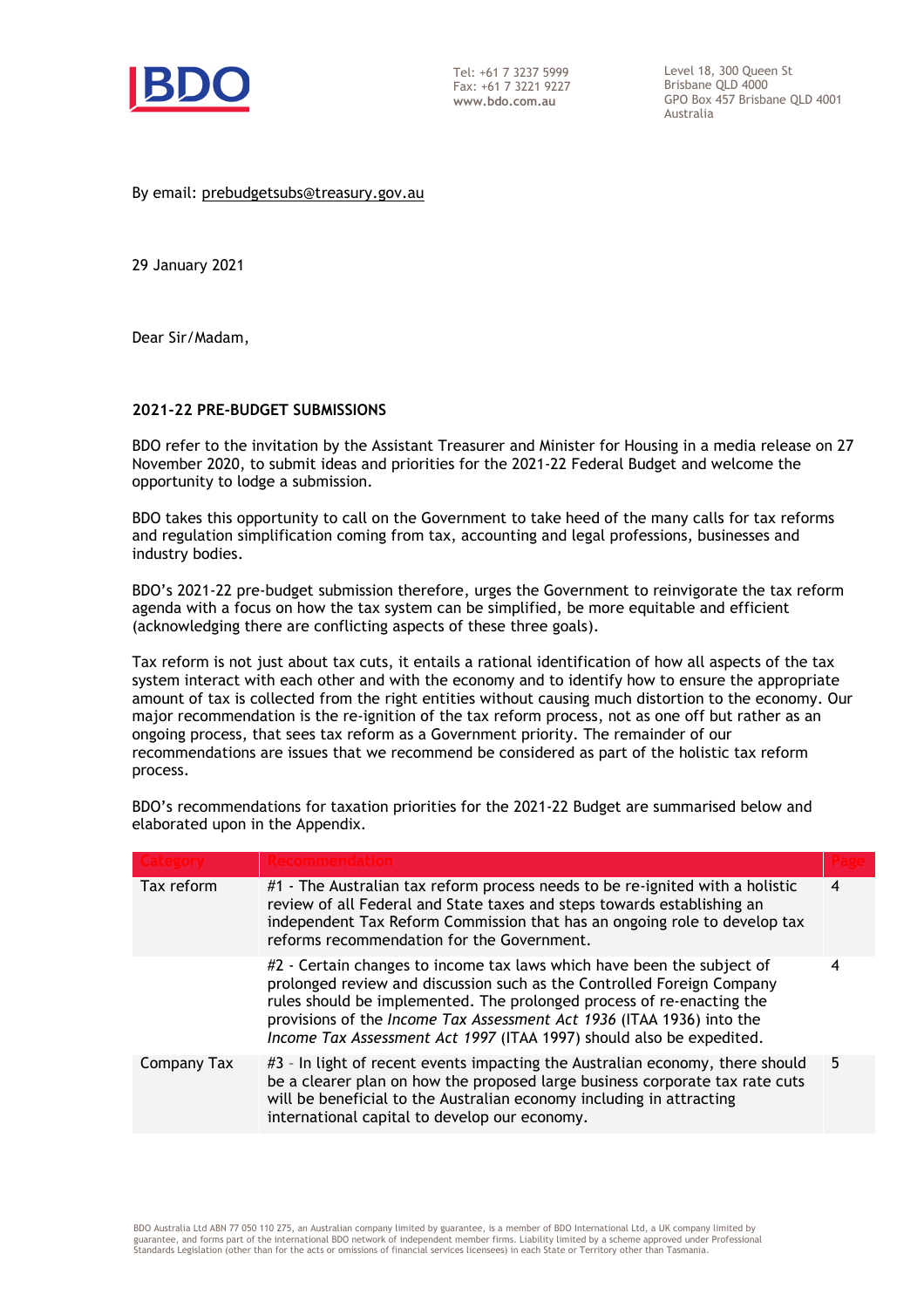

| Dividend<br>Imputation           | #4 - The imputation system should be reviewed to identify its effect on debt<br>and capital markets and whether it affects company's decisions to either<br>invest their profits or pay franked dividends.                                                                                                                                                                                                                                                                 | 5  |
|----------------------------------|----------------------------------------------------------------------------------------------------------------------------------------------------------------------------------------------------------------------------------------------------------------------------------------------------------------------------------------------------------------------------------------------------------------------------------------------------------------------------|----|
|                                  | #5 - Revise the 45 day holding rule so that it only applies to the specific<br>situations it was meant to stop and is re-written into the ITAA 1997.                                                                                                                                                                                                                                                                                                                       |    |
| Superannuation                   | #6 - Capping of superannuation contributions should be reviewed with the<br>benefit of research into the effect of such capping on superannuation income<br>stream adequacy and also consider the replacement of annual contribution<br>caps with a lifetime contribution cap.                                                                                                                                                                                             | 6  |
| Small to<br>medium<br>businesses | #7 - Small and medium-sized enterprises (SMEs) should be given a 'safe<br>harbour' in respect of the application of s45B of the ITAA 1936 where they<br>undertake a demerger under Division 125 of the ITAA 1997.                                                                                                                                                                                                                                                          | 7  |
|                                  | #8 - The structures used by SMEs should be reviewed and the establishment of<br>a "small business company" concept introduced, allowing small business<br>companies to choose to be taxed like partnerships; and/or allow trusts to<br>choose to be to be taxed like companies.                                                                                                                                                                                            | 7  |
|                                  | #9 - There should be simplification of small business concessions, even if it<br>means losing some concessions.                                                                                                                                                                                                                                                                                                                                                            | 9  |
| <b>Capital Gains</b><br>Tax      | #10 - Where a beneficiary of a trust has CGT event E4 apply to it solely due to<br>a tax timing difference, such CGT event should be reversed when the timing<br>difference is reversed in a similar way to the rules for AMITs.                                                                                                                                                                                                                                           | 9  |
|                                  | #11 - There should be measured reform to the 50% CGT discount.                                                                                                                                                                                                                                                                                                                                                                                                             | 9  |
| Value Shifting                   | #12 - The value shifting rules should be simplified and there should be higher<br>de-minimis thresholds.                                                                                                                                                                                                                                                                                                                                                                   | 10 |
| Capital<br>Allowances            | #13 - Legislation for Investment allowance/accelerated depreciation/instant<br>asset write off should be permanently included in the income taxation law<br>with the ability of the Government to turn these allowances on and off as<br>required by the current economic conditions.                                                                                                                                                                                      | 10 |
| Loss Integrity<br>Measures       | #14 - Consideration should be given to the removal of the quarantining of<br>capital losses of companies where such companies are prepared to forgo any<br>residual indexation of the cost base of their CGT assets.                                                                                                                                                                                                                                                       | 11 |
| Investment                       | #15 - The Government should consider introducing tax discount for individuals<br>that applies across the board to all savings income and capital gains which<br>should be done in conjunction with a review of both the CGT discount, CGT<br>small business concessions & imputation.                                                                                                                                                                                      | 13 |
| Employment<br><b>Taxes</b>       | #16 - Consideration should be given to a repeal of the FBT, with fringe<br>benefits, instead assessed to employees as salary and wages. This should be<br>done in a way so as not to disadvantage not-for-profit entities that currently<br>rely on FBT concessions to attract staff.                                                                                                                                                                                      | 12 |
|                                  | #17 The Government should change the law regarding car parking fringe<br>benefits to reverse the ATO's view of car parking fringe benefits after the<br>decision in Commissioner of Taxation v Qantas Airways Limited [2014] FCAFC<br>168 (Qantas) and reinstate the position as per the ATO view in previous TR<br>96/26 (now withdrawn). Alternatively, fringe benefits tax should only be<br>imposed on car parking if it forms part of the taxpayer's salary packaging |    |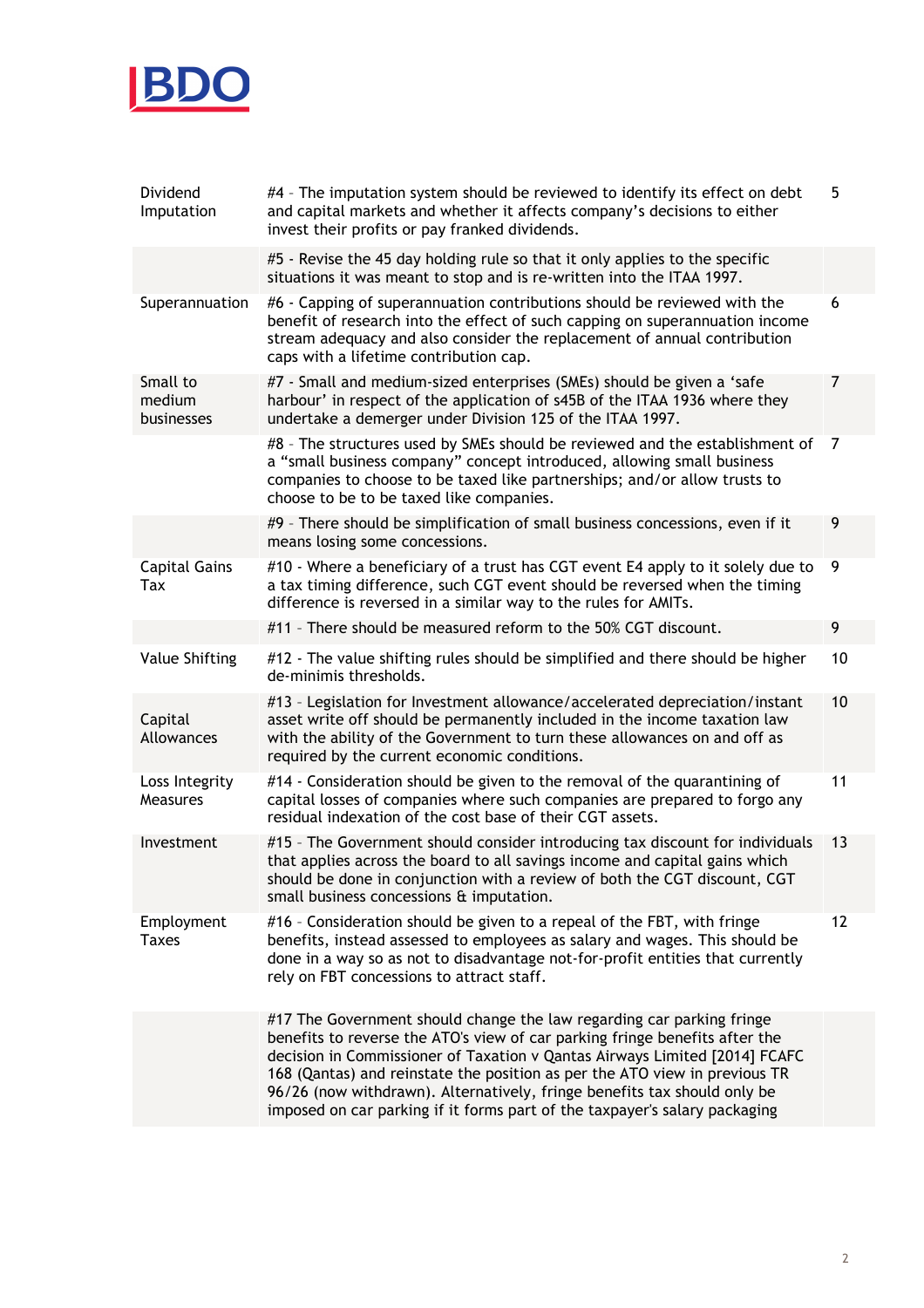

|                    | arrangement. This is proposed as a simplification measure in areas such as<br>the CBD or city centres.                                                                                                                                                                                                                                  |    |
|--------------------|-----------------------------------------------------------------------------------------------------------------------------------------------------------------------------------------------------------------------------------------------------------------------------------------------------------------------------------------|----|
| <b>State Taxes</b> | #18 - The Federal Government should seriously negotiate with the State<br>Governments to reform their inefficient taxes, particularly payroll tax and<br>stamp duties.                                                                                                                                                                  | 14 |
| <b>GST</b>         | #19 - The GST rate should be increased and the base broadened in line with<br>other jurisdictions.                                                                                                                                                                                                                                      | 15 |
| <b>Trusts</b>      | #20 - The review and reform of the rules around taxing trustees and<br>beneficiaries should be reviewed with urgency.                                                                                                                                                                                                                   | 15 |
|                    | #21 - Section 99B of the ITAA 1936 should be revised so that it does not apply<br>when accumulated foreign source income is paid to an Australian resident<br>beneficiary who was a non-resident when the trustee derived the income.<br>This provision should be redrafted so that it applies only to the mischief it<br>was aimed at. | 16 |

Should you have any questions, or wish to discuss any of the comments made in our submission, please do not hesitate to contact me on 02 9240 9736 or lance.cunningham@bdo.com.au.

Yours sincerely

Lance Cunningham

Digitally signed by Lance Cunningham DN: cn=Lance Cunningham, ou=National Date: 2021.01.29 19:22:24 +11'00' Lance **Cunningham** 

BDO National Tax Director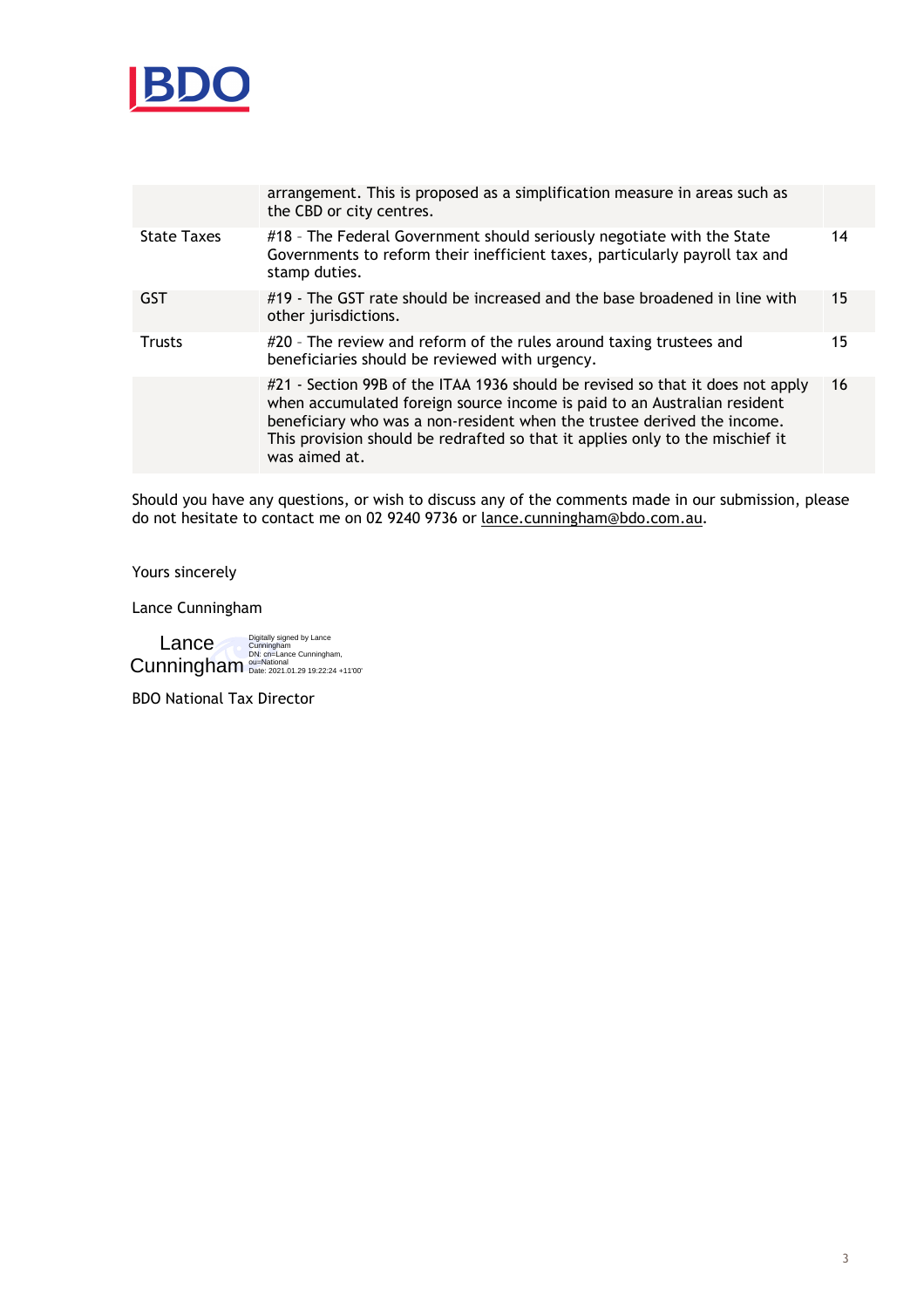

# **APPENDIX**

## **TAX REFORM**

## **Recommendation #1**

**The Australian tax reform process needs to be reignited beginning with a holistic review of all the taxes in both the Federal and State tax systems. The Government should also establish an independent Tax Reform Commission that has an ongoing role to develop tax reforms recommendation for the Government. This tax reform process should start with a fundamental review of the interactions between the various taxes and the rest of the economic and social policies of the country.** 

BDO have been calling for a holistic review of the Australian tax system for many years. In our opinion, the major view that underpins the need for holistic tax reform is to produce an unambiguous tax system that also provides a fair and efficient means of revenue for the Australian Federal and State Governments. This means that where there are tax concessions provided, they need to translate into increased productivity and opportunity.

Changes to tax rates should also not, on their own, be seen as tax reform. There have been too many instances in Australia as well as overseas, where reductions in tax rates have been sold as tax reform. Changes in tax rates, both increases and decreases, should be seen as an ongoing fiscal policy mechanism the Government uses to make adjustments to the economy to take account of inflation, recessions, international tax rate comparisons and government spending requirements. Tax reform should instead be seen as a review and amendment of how all the various elements in the tax system interact with each other and the economic and social aspects of the society. The tax reform process should consistently review these interactions to ensure as much as possible, that the tax system reflects the fundamental aim of all tax policy makers being to have a simple, efficient and fair tax system.

In terms of practical steps, at a high level there are two steps that need to be taken urgently. Firstly, there is a need to examine Australia's many different types of taxes and rationalise them where possible. Secondly an independent 'Tax Reform Commission' should be established that would ensure that the journey of tax reform remains an ongoing process.

## **Recommendation #2**

**The Australian Federal taxation laws are overly complex and certain income tax laws that have been the subject of prolonged review and discussion such as the Controlled Foreign Company rules, should now be implemented. In addition the prolonged process of re-enacting the provisions of the Income Tax Assessment Act 1936 (ITAA 1936) into the Income Tax Assessment Act 1997 (ITAA 1997) should also be expedited.** 

Changes to the income tax laws, which have been the subject of prolonged review and discussion for years, should be progressed and implemented. In this regard, BDO particularly single out the controlled foreign company (CFC) rules, which have been the subject of a lengthy review undertaken by the Board of Taxation and then Federal Treasury. The most recent review of the CFC provisions commenced under the auspices of the Board of Taxation in 2006. It was subsequently the subject of a number of Discussion Papers released by the Board and by Treasury, culminating in the release of exposure draft legislation in February 2011. The resulting reforms are now well overdue.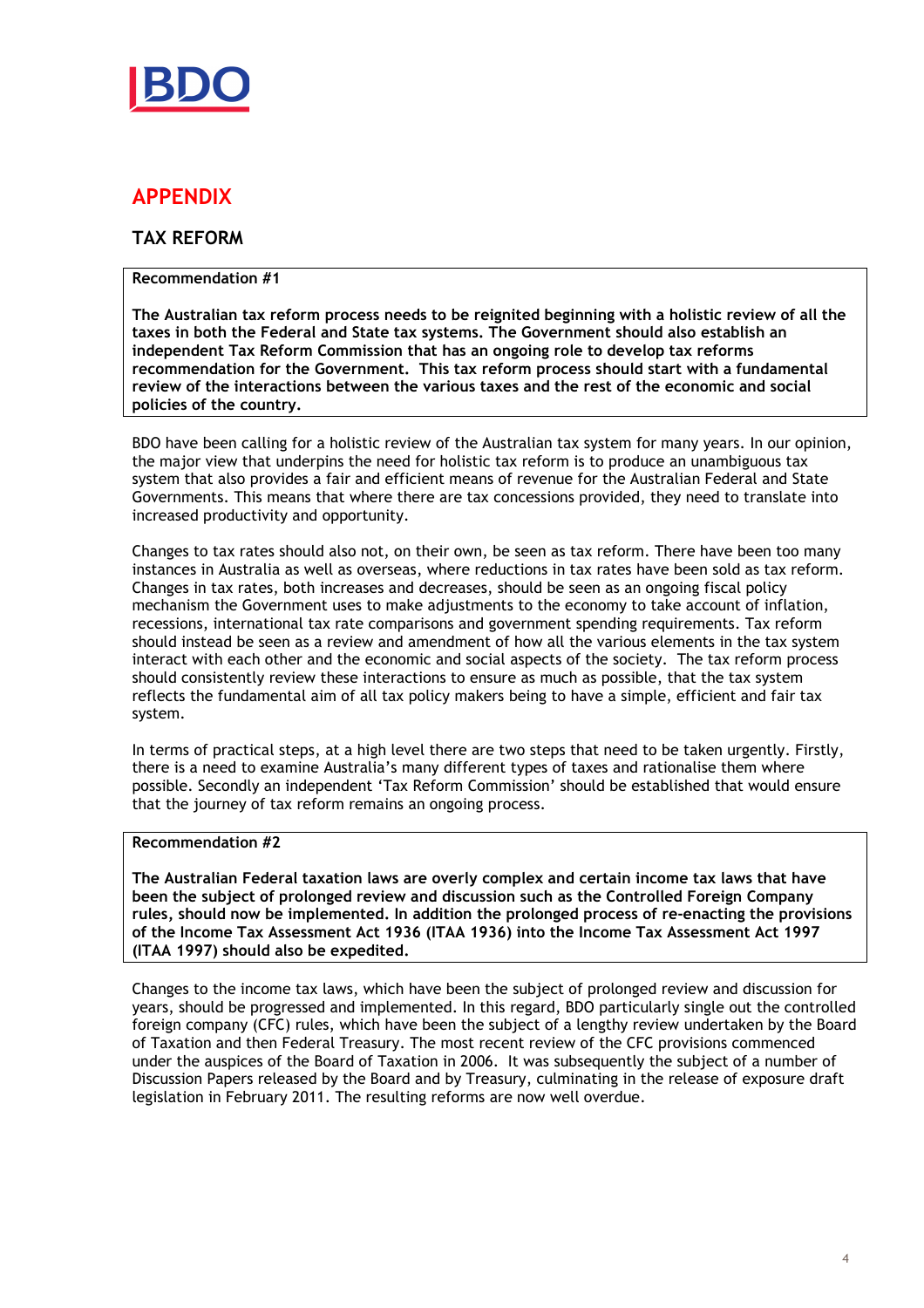

The Federal income tax laws are overly complex and need simplification. To this end the prolonged process of re-enacting the provisions of the ITAA 1936 into the ITAA 1997 should be expedited. The reenactment of Australia's income tax legislation from the ITAA 1936 to the ITAA 1997 is a project that is still far from over. Taxpayers face complexity in addressing their taxation affairs. The mere simplification and updating of the language of the Australian income taxation laws that will come with such a redraft is desirable.

## **COMPANY TAX**

### **Recommendation #3**

**There should be a clearer plan on how large business corporate tax rate cuts will be beneficial to the Australian economy and in particular, an education and media plan to identify the importance of a reduced corporate tax rate to ensure Australia is competitive in attracting international capital to develop our economy. Further, communication should be increased on whether the Government is committed to these tax cuts in light of recent major events.** 

The 30% company tax rate for larger-sized companies is markedly higher than most other OECD countries including New Zealand, South Korea, US, UK and even Norway. Australia's corporate tax rate of 30% is more than 6% above the OECD average. It is commendable that the Government lowered company tax rate for SMEs (base rate entities) to 27.5% for the 2019–20 income year and 25% for 2021- 22. These lower company rates are however likely to mostly benefit companies owned by Australian individuals and will not adequately deal with the competitive disadvantage the 30% company tax rate Australian has for the larger foreign owned companies investing in Australia. It is these larger foreign owned companies that will be affected most by Australia's uncompetitive corporate tax rates, as they are more likely to have mobile capital that can be moved out of Australia and to countries with more competitive corporate tax rates.

In light of the economic conditions caused by the COVID-19 pandemic the introduction of a flat 25% income tax rate for all corporates can be seen as an economic stimulus measure to encourage businesses to invest in additional labour and capital resources. This is particularly important with the proposed cutback and/or elimination of other economic stimuli such as JobKeeper, JobSeeker and JobMaker.

## **DIVIDEND IMPUTATION**

**Recommendation #4 –Review of Imputation system** 

**The imputation system should be reviewed to identify its effect on debt and capital markets; whether it affects company's decisions to either invest their profits or pay franked dividends; whether it is providing appropriate benefits to taxpayers equally and to determine who is getting the benefits and if it is to the detriment of others.** 

The dividend imputation system has been very popular amongst Australian resident investors. The abolishment or modification of dividend imputation to fund company tax rate cuts is not popular as many Australians feel it should not be changed as it provides an incentive for Australians to invest in local companies. Therefore, any changes to the system need to be done carefully and with a good education program identifying the reasons and benefits of such a change. Below are some issues that could be considered in any review of the imputation system.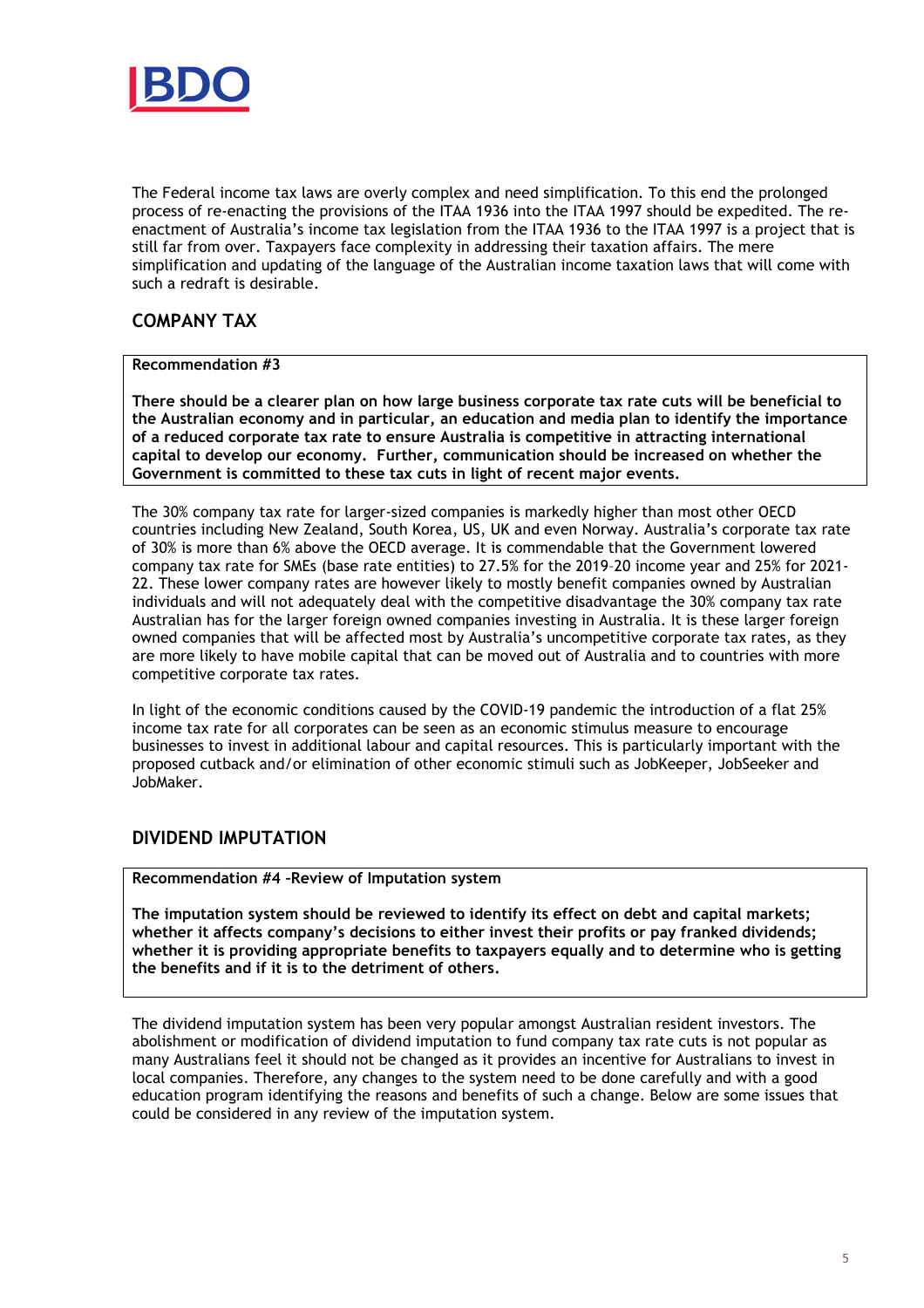

There are arguments that the imputation system distorts the capital/debt markets and motivates companies to maintain high dividend payout ratios with a built-in disincentive for companies to invest their profits to expand their businesses, and puts a relative penalty on overseas investments by Australian companies. Many other developed countries have disbanded their imputation systems and most have replaced it with a discount for investment income and capital gains. This could be considered as an alternative to the Australian dividend imputation system.

The dividend imputation system was introduced to stop double taxation of company profits on payment of dividends. However, this only applies in the case of resident taxpayers receiving distributions of Australian company profits. Foreign investors do not receive the benefit of imputation credits. Although the foreign investors do not have withholding tax deducted from franked dividends this is not much benefit to most of them as their home jurisdictions would generally give them foreign tax credits for the Australian withholding tax.

It has been argued that this causes an inequity between local investors and those from overseas and would discourage foreign investors from investing in Australia. However, these arguments are not supported by any technical analysis. While the imputation system does give an advantage to resident shareholders, it does not provide a disadvantage to foreign investors as they are not in any worse position (and in some cases better position) than they would be if the imputation system was abolished and withholding tax was therefore applicable to the Australian dividends they receive. BDO considers that removing dividend imputation will not increase foreign investment into Australia, but it may encourage Australian companies to use its profits to reinvest rather than being encouraged to payout profits as franked dividends.

The refundability of imputation credits should also be reviewed. It is generally accepted by many expert tax commentators that the refund of imputation credits is not good tax policy. However, because this policy has been in place for more than a decade, any change to this policy would need to be done carefully with transitional rules that allow investors who have made investments in good faith based on this policy to rearrange their investment portfolios to account for any new policy.

### **Recommendation #5 - Review the 45 day rule**

**The 45-day rule applies too broadly and should be revised so that it only applies to the specific situations it was meant to stop and is re-written into the ITAA 1997. BDO also notes that the 45 day rule relies on repealed legislation from the 1936 Act, which is difficult to find and its wording is ambiguous and difficult to read and this should be addressed as part of any rewrite.** 

The 45-day rule for claiming of franking credits requires resident taxpayers to hold shares at risk for at least 45 days (90 days for preference shares, not including the day of acquisition or disposal) in order to be entitled to franking credits. This rule was brought in to counter inappropriate schemes for the trading in franking credits but its application is so wide that it affects many arrangements that do not relate to franking credit trading. In addition, the provisions for the 45 day rule are contained in repealed section of the ITAA 1936. As part of the review of the 45 day rule any replacement provisions should be included in the ITAA 1997.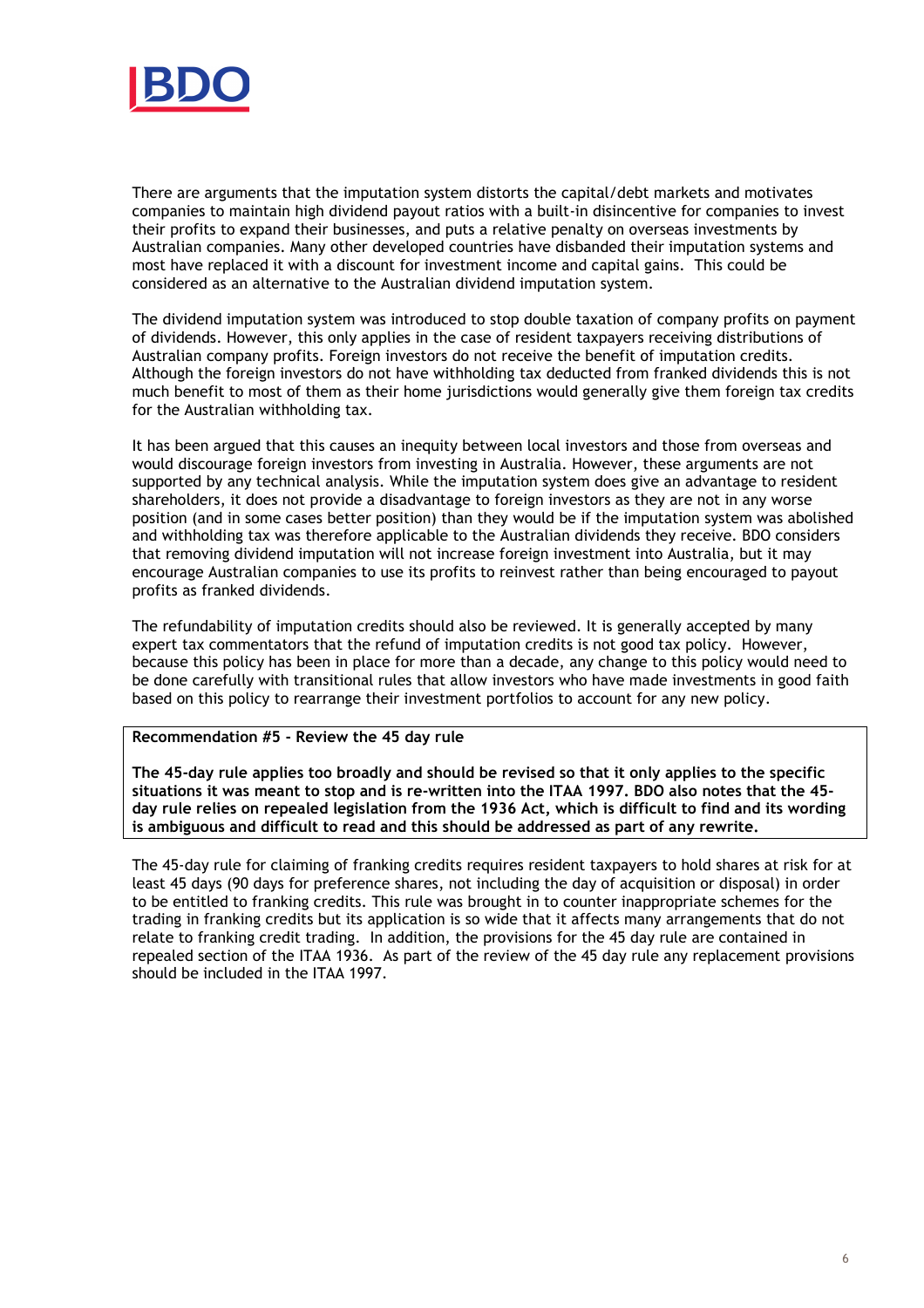

# **SUPERANNUATION**

**Recommendation #6 - Increase contribution caps** 

**The level at which contributions caps are currently set does not appropriately incentivise Australians to save for their own retirement. Therefore the capping of superannuation contributions should be reviewed with the benefit of research into the effect of such capping on superannuation income stream adequacy for the current population of workers and not based on any disproportionate advantage that some current retirees may have been able to obtain from previous policy defects of the superannuation regime. The Government could consider the replacement of annual contribution caps with a lifetime contribution cap.** 

Taxpayers do not appreciate the continual 'tinkering' with the superannuation tax system and the level at which contributions caps are currently set does not appropriately incentivise them to save for their own retirement. In particular, they are concerned that the contributions cap restricts them from saving for their retirement during their later years of working, generally in which such saving is financially affordable for them.

Whilst many taxpayers save for their retirement progressively during the years that they are earning income, it is simply not affordable for the vast majority of the taxpaying community to do so. With the costs of mortgages, raising and educating children taking almost all of most taxpayer's funds during their early and middle income producing years, most of them do not have the extra funds to put into retirement savings until towards the end of their working lives. Over the last 10 years, the concessional superannuation contribution cap for older workers has reduced by three quarters from \$100,000 p.a. to \$25,000 p.a. (the same cap as for all other workers).

The Government's recent Retirement Income review indicated that there are small number of retirees that were able to build up substantial balances in their superannuation accounts during the previous years when there were no or substantially higher contribution caps. There is a perception that the reduction of the contribution caps is in some way rectifying this anomaly. However, the cutting of the contribution caps to such low levels now does nothing to mitigate the possible policy defects that allowed the small number of retires to take inappropriate advantage of the superannuation system.

BDO submits that the level at which the concessional contributions cap is set should be reviewed in light of evidence (either to be collected or, if already collected, to be made public) on the adequacy of such savings for a range of scenarios having regard to the effect of capping on the current population of workers who are currently having contributions made to superannuation funds and not based on the people who have obtained a distortional advantage out of the superannuation regime.

As an alternative, the annual contribution cap process could be replaced with lifetime concessional contribution cap including appropriate transitional arrangements. The lifetime cap number should be meaningful to allow a person and their family to be self-sufficient in retirement.

# **SMALL TO MEDIUM ENTERPRISES**

**Recommendation #7 – Section 45B safe harbour form SME demergers** 

**Where a SMEs undertake demergers under Division 125 of the ITAA 1997 they find it very difficult to satisfy s45B of the ITAA 1936 and therefore are taxed on the 'demerger dividend' under s45B of the ITAA 1936. SMEs should therefore be given a 'safe harbour' in respect of the application of s45B of the ITAA 1936 where they undertake a demerger under Division 125 of the ITAA 1997.**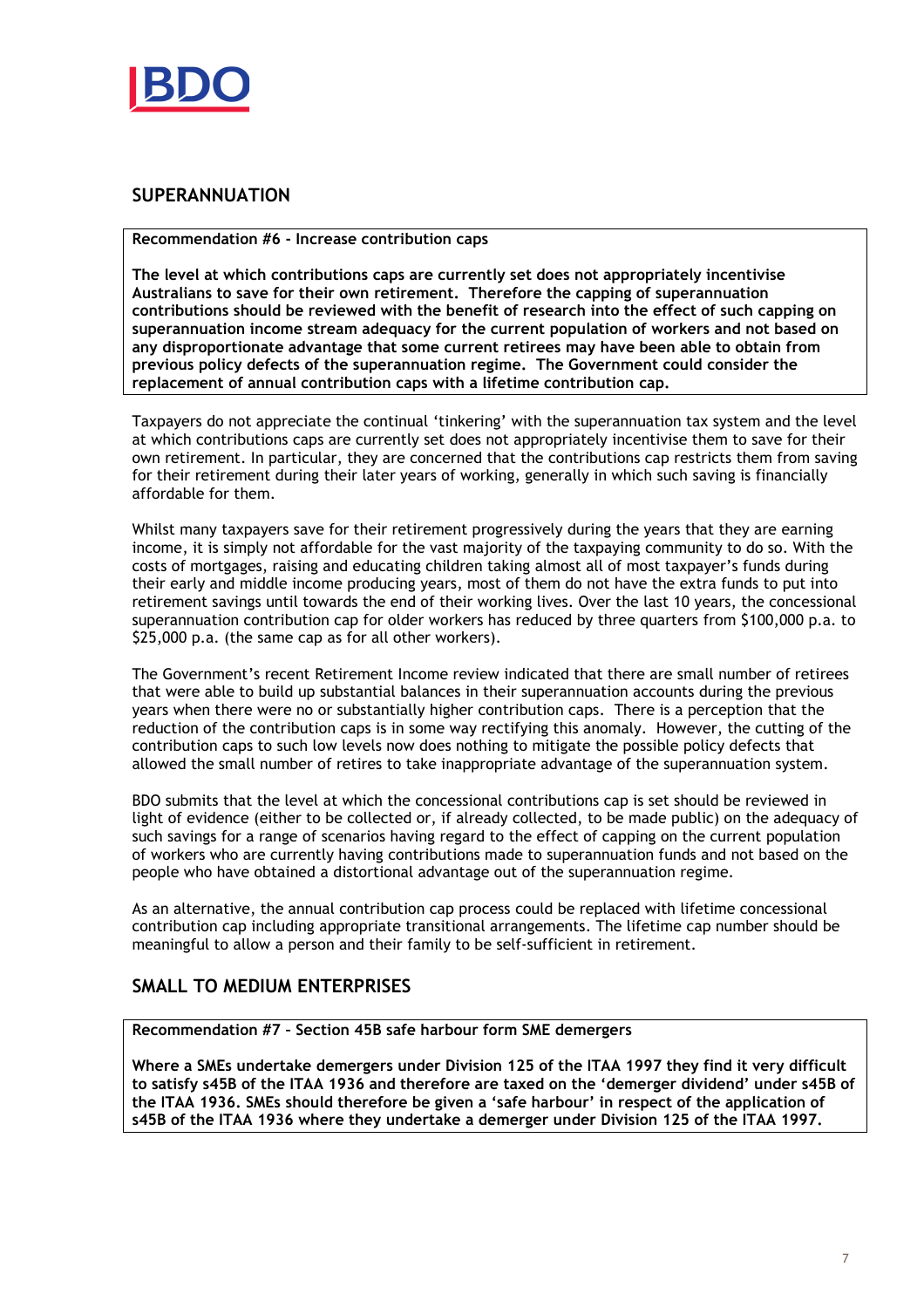

SMEs should be given a 'safe harbour' in respect of the application of s45B of the ITAA 1936 where they undertake a demerger under Division 125 of the ITAA 1997. Where s45B applies in respect of a demerger it, in conjunction with s45BA, operates to deny the recipient of a demerger dividend the concessional treatment accorded such amounts where they are received as part of a demerger under Division 125 of the ITAA 1997. It has been our experience that the ATO will rarely, if ever give a ruling that s45B will not be triggered where a SMEs conducts a demerger under Division 125.

Demergers result in no economic change to the underlying ownership of assets. As such, concessions are available to make structures more efficient and allow for the splitting of incompatible business operations from one another. The existing general anti-avoidance provisions are sufficient to deal with the tax mischief of demergers undertaken for other reasons. Accordingly, there is an argument that more definite criteria should be specified for the application of s45B to demergers, at least where they are undertaken by SMEs. A 'bright line' test, similar to the three-year holding rule under the small business restructure rollover, should be considered.

More definite criteria should also be specified for the application of s45B to demergers, at least where they are undertaken by SMEs.

BDO notes that at time of writing this submission, the Board of Taxation is seeking submissions in response to a consultation paper on replacing a number of the CGT restructure rollovers in ITAA 1997, including the Division 125 demerger rollover, with a "general business rollover". BDO broadly supports this proposal as it promotes the simplification of CGT rollovers and would contribute to resolving some of the other issues identified in this consultation paper.

## **Recommendation #8 – review SME structures**

**The structures used by SMEs should be reviewed and the establishment of a "small or medium business company" concept introduced, allowing small business companies to choose to be taxed like partnerships; and/or allow trusts to choose to be to be taxed like companies.** 

SMEs utilise various types of structures including sole traders, partnerships, trusts and companies. Most of these structures have complex tax and other legal rules that can cause real risks for many small businesses. Unfortunately, many of these small businesses and some of their advisers are not aware of all these risks. There are a number of alternatives that could be considered to help small businesses to comply with their tax requirements. Some of these are discussed below:

#### *'Small or medium business entity'*

A common cause of frustration for small to medium business entities is that they are subject to the same technical requirements as their much larger competitors, without having access to the resources that their competitors have to manage compliance with these provisions. Therefore a new official definition of a 'small or medium business entity' should be introduced for the purpose of identifying these entities and providing taxation safe harbours to small, entrepreneurial entities so that in their early stages they can concentrate on growing their businesses rather than complying with technical tax legislation.

This concept of 'small or medium business entity 'could be either just for tax purposes or it could be introduced into the *Corporations Act 2001* (Cth) so it could be used more generally to identify small or medium business entities for other purposes.

BDO also recommends including a list of Divisions in the ITAA 1997 that this new entity type would be exempt from in the Tax Acts. This should further reduce compliance costs for these types of entities as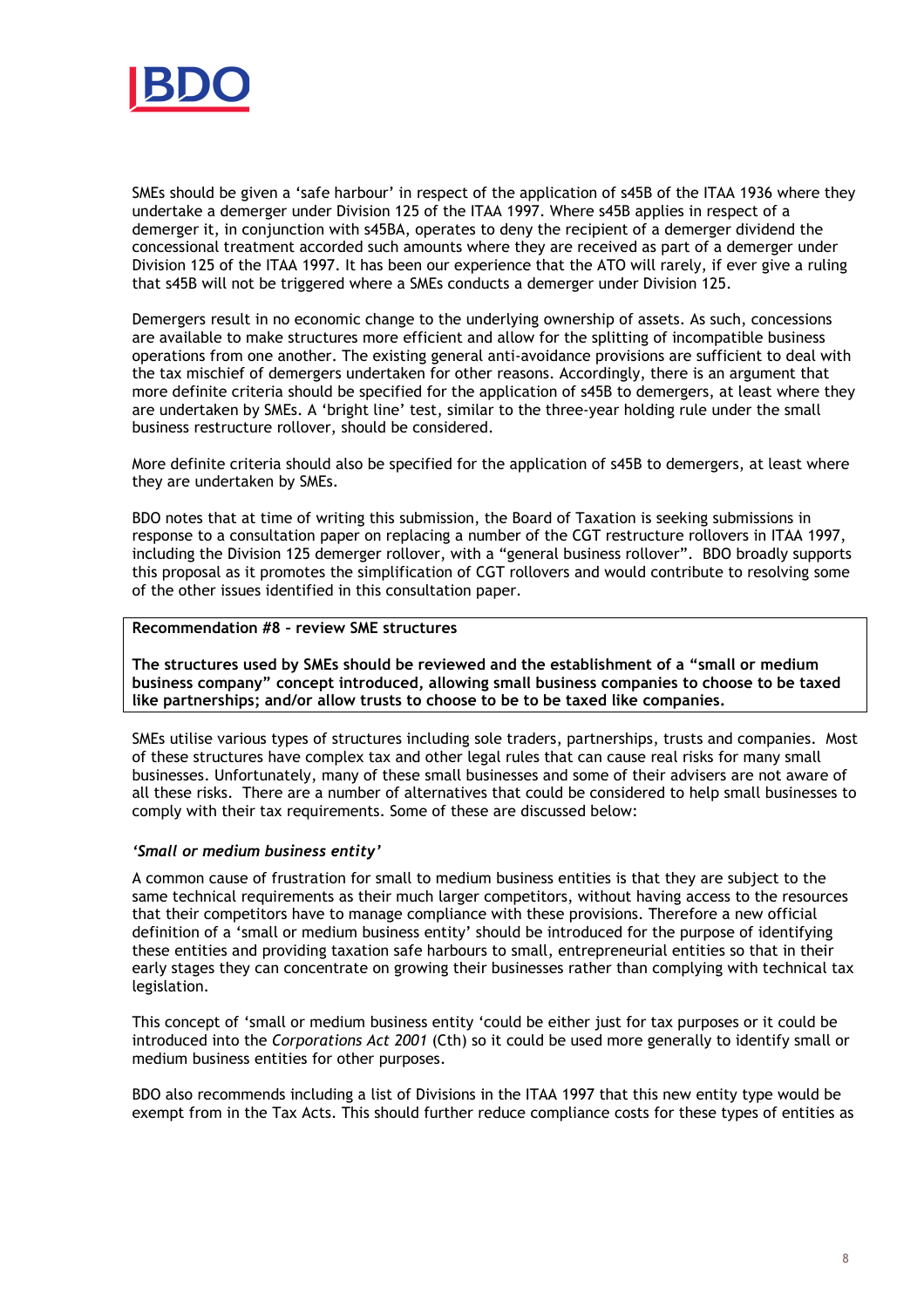

these entities that are registered as small to medium enterprises, for example in the *Corporations Act 2001*, will be entitled to exemptions if they are registered as one of these entities.

This definition would provide safe harbour treatment in relation to a number of technical tax matters, such as thin capitalisation, the CFC rules, transfer pricing, the debt/equity rules (the turnover threshold for 'debt treatment' of interest free shareholder loans was the provision upon which this suggestion is modelled) and application of various FBT exemptions i.e. the small business car parking exemption where there is an existing similar exemption.

The nature of the safe harbours should also be the subject of consultation but should be designed to be easy to apply, 'bright line' tests to give taxpayers the required certainty. The required definitions could be incorporated into the existing Division 328 and would therefore require aggregation of turnovers of connected entities and affiliates which would act as an integrity measure. BDO propose that the turnover threshold initially be set at \$20 million per year to align with the R&D refundable tax offset limit, but that this should be subject to 3 yearly reviews, in line with the recently enacted legislation regarding the review of the quantum of a penalty unit under *the Crimes Act 1914* (Cth). Other similar thresholds (such as the small business entity threshold and the \$6 million maximum net asset value test threshold) should be similarly subject to periodic review.

#### *Small companies taxed as partnerships*

As an alternative to a small business company, small companies could be allowed the right to choose to be taxed as a partnership. Many small companies are set up only to provide asset protection for the business operators and generally most of the profits are distributed to the company shareholders each year. If companies could elect to be treated as a partnership it would cut out many complex tax integrity rules associated with companies and their shareholders. There would be a material saving in compliance costs for many small companies and their shareholders if they could elect into being taxed on a transparent basis in a manner similar to partnerships. A model for such an approach is provided by the tax treatment of 'S-corporations' in the United States.

#### *Trusts taxed as companies*

Trust estates could also be allowed a right to choose to be taxed as a company. While we would be slow to advocate such a mandatory approach applying to trusts generally, there might be a case for allowing trusts to opt into such an approach.

Many small businesses in this country use a structure that is a combination of a trust and a company as it gives them flexibility and in many cases assets protection. However, that structure requires small business to deal with some of the most complex provisions in the tax system including the trust taxing provisions and Division 7A for private company loans, payments and debt forgiveness to shareholders and associates. Removing this burden from such taxpayers, by allowing elective corporate tax treatment to trusts, would alleviate this issue and is in line with the Board of Taxation's recommendation in its 2014 report into Division 7A.

#### **Recommendation #9 –Small business tax concessions**

### **There should be simplification of small business concessions, even if this means losing some concessions.**

Current tax concessions for small businesses are too complex and should be simplified, even if it means some of the concessions are reduced. Most small businesses recognise trade-offs may be needed to obtain simplification of the small business concessions. The small business CGT provisions are one of the most complex pieces of tax legislation BDO have and it is very difficult for small business and their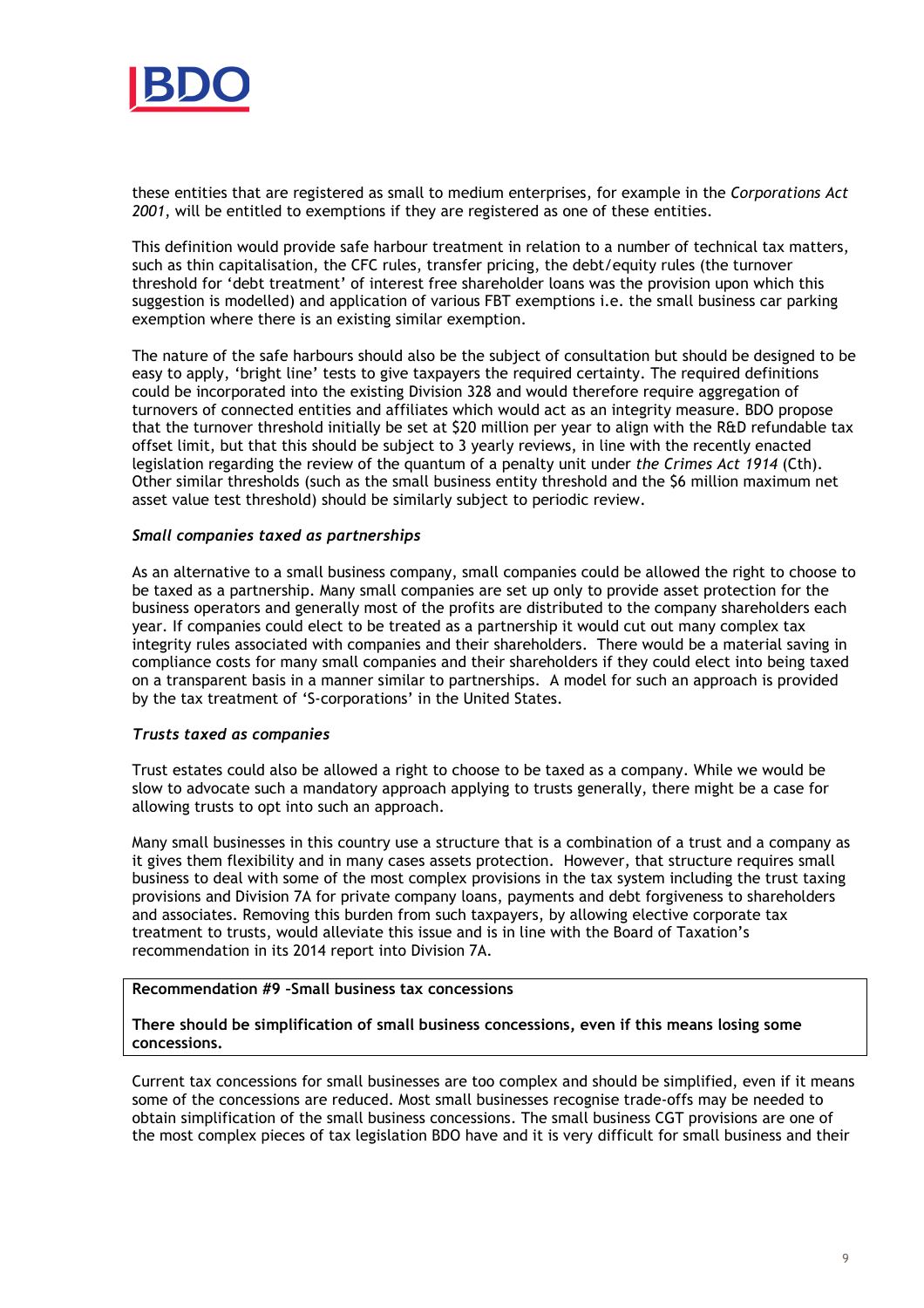

advisers to understand and follow them correctly without specialist help. To provide another example, the small business company tax cut legislated in 2017 demonstrates how a simple tax measure intended to assist small businesses can become grossly over complicated with unnecessary confusion and complexity.

# **CAPITAL GAINS TAX**

## **Recommendation #10 – CGT event E4**

**Where a beneficiary of a trust has CGT event E4 apply to it solely due to a tax timing difference, such CGT event should be reversed when the timing difference is reversed in a similar way to the rules for AMITs.** 

CGT event E4 applies where a holder of an interest in a trust receives a distribution from the trust which is not otherwise assessable. In those circumstances, the cost base of the beneficiary is reduced to the extent of the distribution, except where the distribution exceeds such cost base, with the amount of any such excess being a capital gain. Differences between the distributable profit of the trust and its s95 net income can be either permanent differences or temporary timing differences. An example of a temporary timing difference is where the depreciation rate for tax is higher than that used for accounting, resulting in a deferred tax liability. This usually results in a CGT event E4 and the reduction of the CGT cost base of the interest in the trust and possibly a CGT gain. Currently, apart from AMITs, when a timing difference is subsequently reversed, there is no reversal of CGT cost base reduction or reversal of the CGT event E4 capital gain that previously applied.

There is also an issue where a timing difference results in a deferred tax asset that is subsequently reversed. There is no increase in the CGT cost base of the units on creation of the deferred tax asset but on the reversal of the deferred tax asset it results in a CGT event E4 and a reduction of the CGT cost base and a possible CGT gain. For example, the accounting depreciation rate exceeding the taxation depreciation rate will result in a deferred tax asset, that when reversed may result in CGT event E4. This could be addressed by adding to the cost base of an interest in a trust where the amount assessed under Division 6 of Part III ITAA 1936 exceeds the amount of the relevant distribution.

#### **Recommendation #11**

**The capital gains tax discount should be reviewed and reconsidered in relation to the effect on investment decisions and whether it is consistent with international comparisons.** 

The CGT discount is not a bad policy, however the level of the discount is generous and is open to abuse, therefore there have been various calls for change. Some of the options reportedly being considered by the Federal Government include decreasing the CGT discount to 25%, alternatively decreasing it to 40% as recommended by the 2008 Australia's Future Tax System Review (Henry Tax Review) only for property investments, or some other reduction in the CGT discount for property investments. Another option is completely removing the concession if the property is sold in the initial investment years and phasing the discount in after the investment has been held for some specified number of years.

There is also a good argument for abolishing the CGT discount and reintroducing the indexation of CGT cost bases. The indexation of CGT cost bases was replaced with the CGT Discount in 1999 at a time when inflation was relatively high and it was seen that the CGT discount would provide a reasonable offset for the loss of indexation. However, more recently there has been low inflation, therefore this approach could be reconsidered to see if it still appropriate. One of the other reasons for the replacement of the cost base indexation was because of the complex calculation required for a capital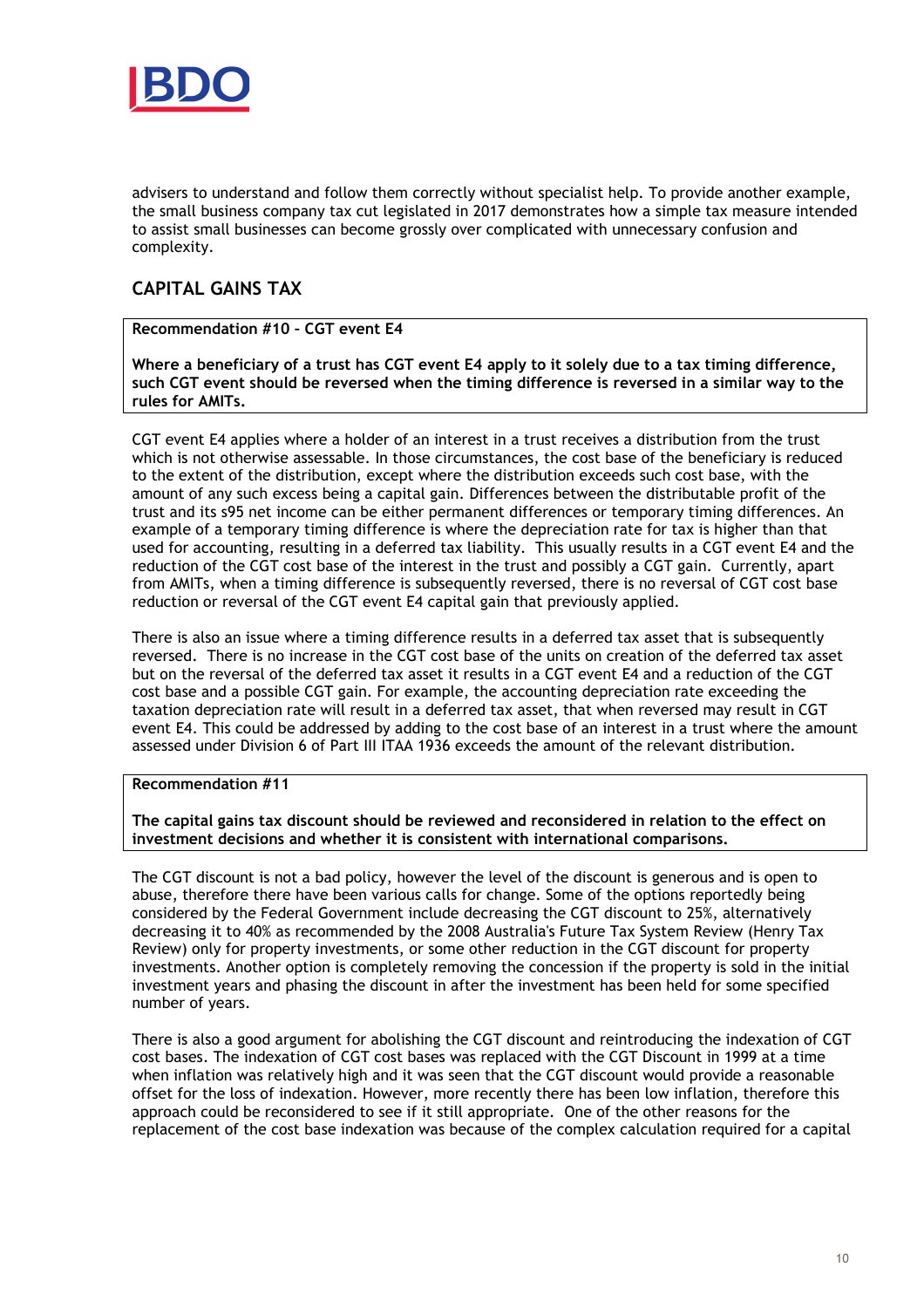

gain. However, with most capital gains being calculated electronically these days this should not now be seen as so much of a problem. However, any change will require revisiting and reconsidering the previous system of capital gains tax calculations to understand relevant issues rather than leaping towards simplistic, arbitrary solutions.

# **CAPITAL ALLOWANCES**

**Recommendation #12 – Investment allowance** 

**Investment allowance/accelerated depreciation/instant asset write-off rules should be permanently included in the Income Tax law with the ability of the Government to switch these allowances "on and off" as required by the current economic conditions.** 

A business investment allowance is a common tool used by Governments for economic stimulus. It can be either an additional tax deduction available for the purchase of plant, property and equipment or an acceleration of the depreciation deductions to encourage businesses to invest in income-producing business assets. Over the past calendar year and in response to the COVID-19 pandemic, we have seen multiple iterations of this allowance such as the evolvement of the \$150,000 instant asset write-off into the more recent immediate expensing of assets regime with multiple eligibility criteria and added complexity. The reactive rollout of these new measures in a piecemeal fashion has created confusion for businesses or require businesses to seek tax advice with regards to what is currently in place and whether they are eligible to access these incentives. Further, businesses have needed to analyse what will take precedence depending on the date assets are purchased, held or installed ready for use in line with the requirement in Division 40 of the ITAA 1997, or more specifically with reference to the immediate expensing of assets, Subdivision 40-BB of the *Income Tax (Transitional Provisions) Act 1997*  (Cth) ("ITTPA 1997").

BDO recommends that investment allowance rules be permanently placed in the ITAA 1997 with the ability for the Government to switch the investment allowance "on and off" or changing the rate of allowance as is appropriate for the economic conditions at that time. This switching on or off could be done by either having a particular end date or a regular review of the end date. If particular changes are needed to the investment allowance rules to account for special conditions, it would be just a matter of amending the particular conditions in the rules instead of introducing or recreating new rules every time there is an event with a significant impact on the Australian economy. Further, this would reduce administration costs for many stakeholders as the drafting of the rules would occur only once. Therefore tax advisors, businesses and Government would be familiar with the rules and would not need to review, re-learn and re-communicate the rules each time they are utilised.

## **VALUE SHIFTING**

## **Recommendation #13**

**The value shifting rules should be simplified and there should be a higher de-minimis thresholds. There are de-minimis rules that have the effect that where the value of a value shift is less than a set value, the value shifting rules will have no application, however these de-minimis levels are too low and have not been revised since they were introduced in 2002.** 

The general value shifting regime, introduced in 2002, is an enormously complex piece of legislation with important consequences for all taxpayers. Failing to consider the provisions can result in inadvertently triggering capital gains, either immediately or in the longer term.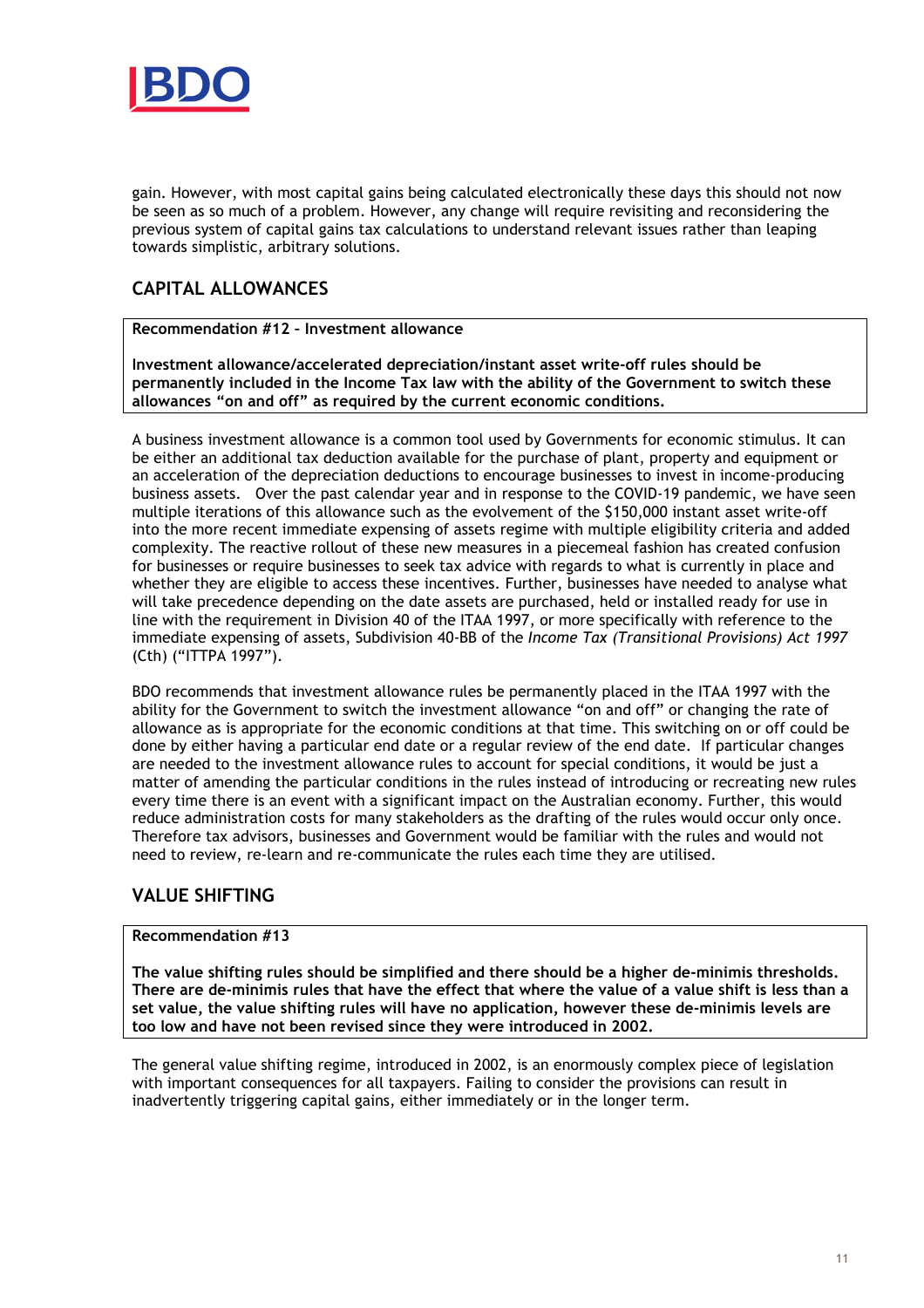

BDO appreciates that the value shifting rules address arrangements that shift value out of assets, distorting the relationship between their market values and their values for tax purposes. Without a value shifting regime, these arrangements could encourage the creation of artificial losses and the deferring of gains. However, the rules are essentially not fit for purpose as there are some loopholes which taxpayers can utilise with the rules in their current form. The rules are essentially an overly complex process which tax advisors and businesses are required to review but mostly will not apply.

These rules, as well as being mechanical and prescriptive, can apply in situations where there is clearly no tax avoidance purpose and therefore should be simplified and made conceptual as opposed to prescriptive. Re-writing the rules in a form to reduce compliance costs and avoid confusion amongst advisors and taxpayers would be beneficial.

In the event that the Federal Commissioner of Taxation suspects there is a scheme undertaken by a taxpayer relating to the value shifting rules with a tax avoidance purpose, the simplification of the value shifting rules would not prevent the Commissioner from applying the anti-avoidance rules in Part IVA of the ITAA 1936.

# **LOSS INTEGRITY MEASURES**

**Recommendation #14 – Capital losses for companies** 

**Consideration should be given to the removal of the quarantining of capital losses of companies where such companies are prepared to forgo any residual indexation of the cost base of their CGT assets.** 

Where a company realises a capital gain, it is often assessed and taxed to the company in an identical manner to the taxation of an equivalent revenue gain. Notwithstanding this, companies continue to be prohibited from deducting net capital losses from their assessable income of current or future years. This can result in the unsatisfactory situation of a company being assessed and taxed on taxable income while simultaneously carrying forward a 'quarantined' net capital loss.

Consideration should be given to the removal of the quarantining of capital losses of companies where such companies are prepared to forgo any residual indexation of the cost base of their CGT assets. The income tax legislation should be amended so that companies that elect to forgo indexation can deduct net capital losses, in the same way that they can deduct revenue expenses or losses. Provided a company is prepared to forgo any residual access to indexation of cost bases in respect of capital gains there appears no good reason for the continued quarantining of such capital losses.

Accordingly, the law should be amended so that such a company can immediately deduct such a capital loss, for all income tax purposes. Arguments that capital losses should continue to be quarantined because taxpayers can control the timing of such losses are not persuasive. The timing of an equivalent revenue loss on a similar revenue asset is similarly under the control of relevant taxpayers as are other deduction events such as the writing off of a bad debt. Contrived 'wash sales' can be adequately addressed by application of the general anti-avoidance rule in Part IVA.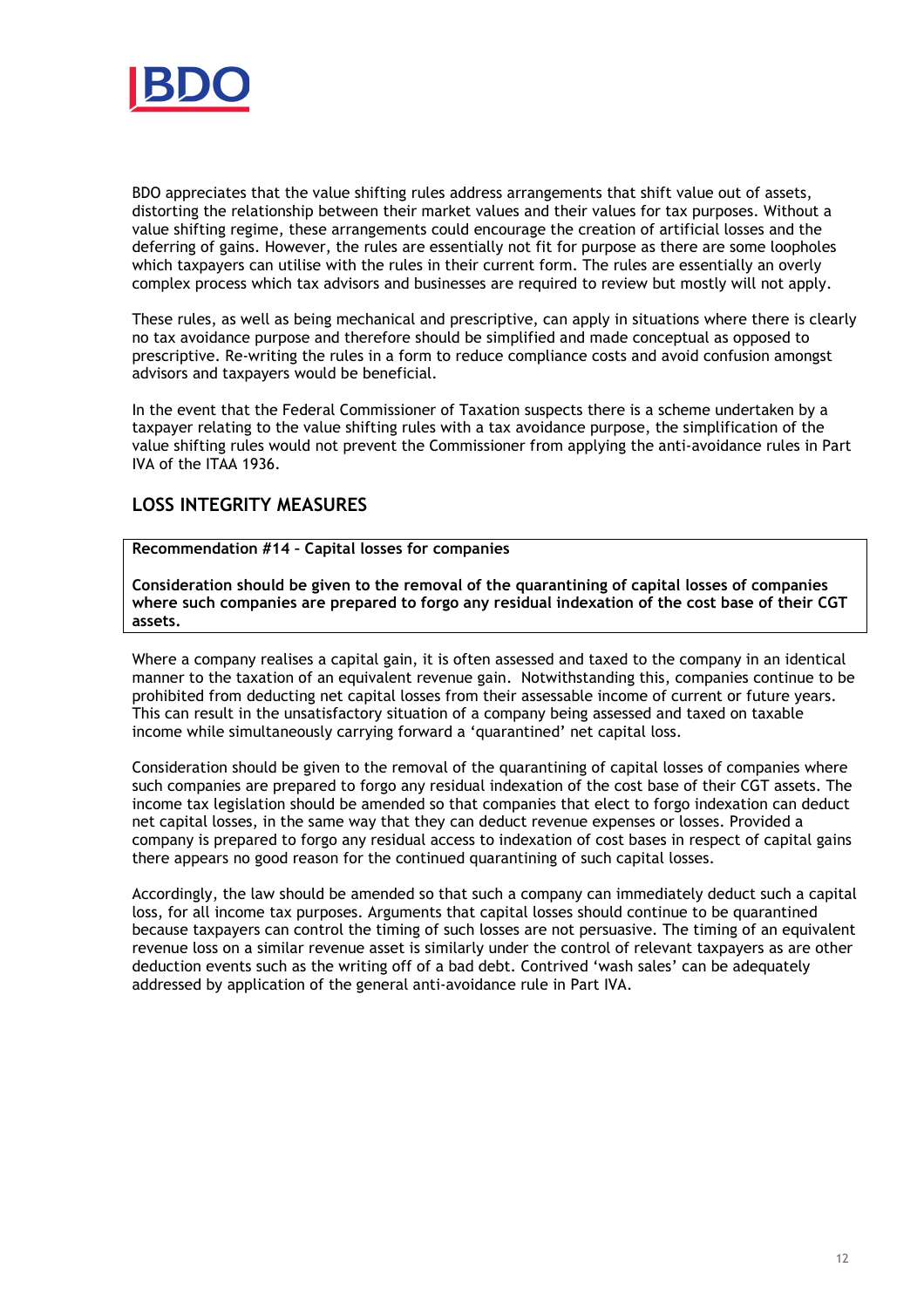

## **INVESTMENT**

### **Recommendation #15 – Investment discount**

**The Government could consider introducing a tax discount for individuals that applies to all savings income and capital gains, in conjunction with a review of both the CGT discount, CGT small business concessions & imputation.** 

Superannuation's tax-preferred status has enabled it to become the primary savings vehicle for most Australians. Whilst this has been very beneficial for retirement savings, it does little to recognise the necessity for individuals to save income outside of superannuation to afford major capital purchases during their working life. The Henry Review proposed that there should be a savings income discount available to individuals for non-business related net interest income, net residential rental income (including related interest expenses), capital gains (and losses) and interest expenses related to listed shares held by individuals as non-business investments. Such a recommendation may make investments outside of residential property (that is not the family home) and superannuation more attractive. To provide further incentive for Australians to work and invest we support the introduction of a savings income discount.

Such a discount could also incorporate the current CGT discount but at a level lower than the 50% rate. It could also be seen as a possible alternative to the current imputation system.

## **EMPLOYMENT TAXES**

## **Recommendation #16 – Repeal FBT**

**FBT produces an onerous compliance burden on employers and inappropriate tax outcomes for employees who are on lower income tax marginal rates compared to the FBT rate. Consideration should be given to a repeal of the FBT, with fringe benefits instead assessed to employees as salary and wages. This should be done in a way so as not to disadvantage not-for-profit entities that currently rely on FBT concessions to attract staff.** 

The Fringe Benefits Tax (FBT) was introduced in 1986 in order to address a perceived shortcoming in the then existing income tax measures (s25(1) and s26(e) of the ITAA 1936) in appropriately taxing nonsalary or wage benefits provided to employees by employers. An appropriate response would have been to amend the existing income tax legislation in order to ensure that such benefits were appropriately valued and assessed to the relevant employees. Instead, the Government at the time introduced a whole new tax regime which assessed and taxed the benefits to the employer providing the same. Additionally, it imposed a whole new compliance regime with returns and a taxation year quite different and separate from relevant income tax compliance obligations.

The current design and rate of FBT is such that it is implicitly assumed that employees paying the maximum marginal rate of income taxation should be indifferent as between receiving salary or wages or receiving the equivalent value in fringe benefits. However, the corollary of this is that FBT applies regressively, as it implicitly taxes benefits provided to earners of income whose marginal rates of income tax are less than the maximum marginal rate, at the maximum marginal rate. In other words, in addition to taxing the wrong taxpayer (being the employer rather than the employee), the tax can unfairly penalise the provision of fringe benefits to low income earners. In addition to the above, any alleged simplicity benefits which flow from assessing and taxing the benefits centrally to the employer rather than to the employee, have been substantially eroded by the requirement that the employer separately identify 'reportable fringe benefits' attributable to each employee and record the same on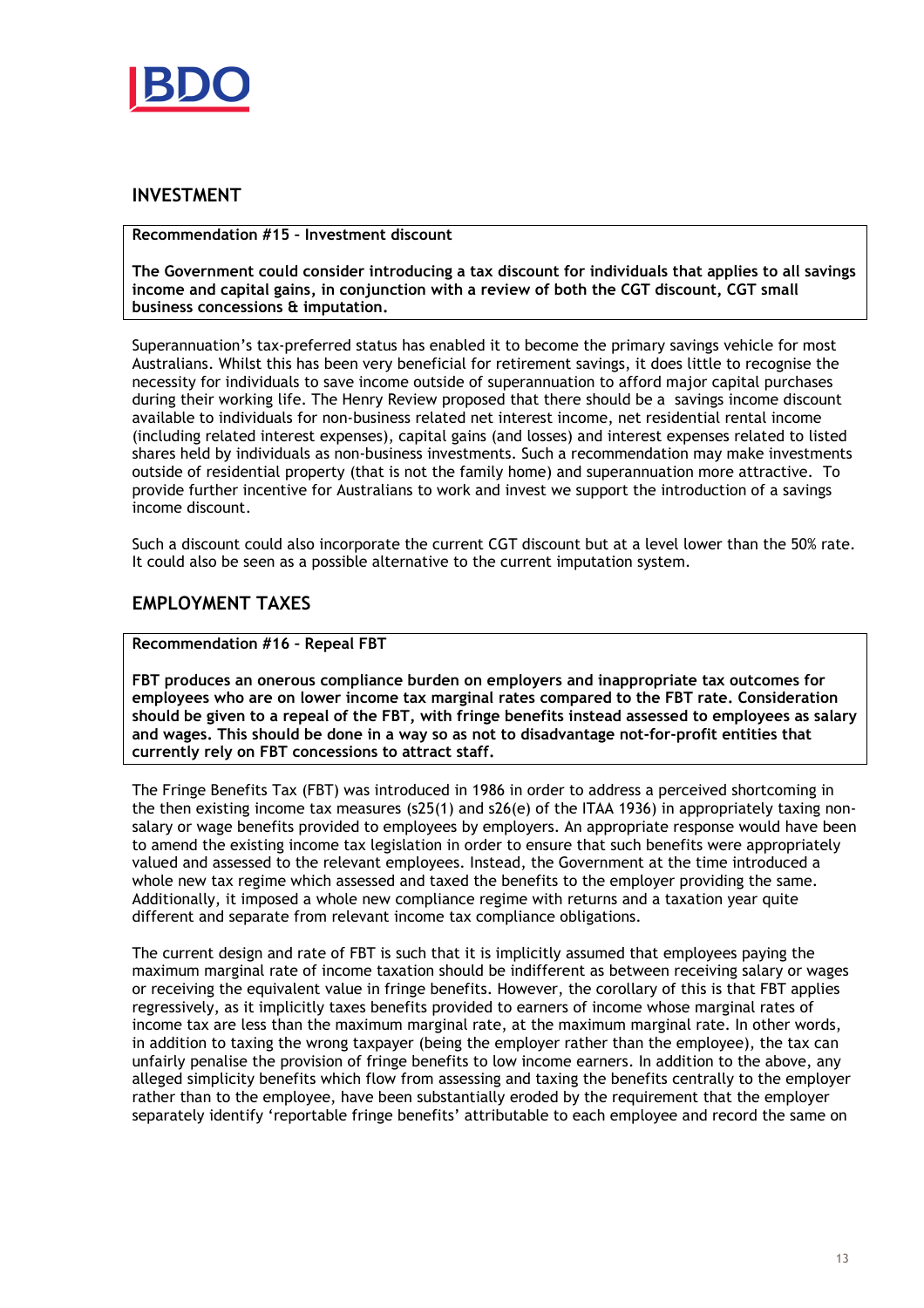

PAYG payment summaries provided to the employee and the ATO. This is further exacerbated by the absence of tax consolidation in respect of FBT.

The current paradigm for FBT is also at odds with most other tax jurisdictions. Most other jurisdictions, appropriately, assess and tax to employees, fringe benefits supplied to such employees in respect of their employment. Notwithstanding this mismatch, Australia has made little or no effort to address the international economic double taxation of fringe benefits where they are provided in a "cross-border context". Australian employers are assessed on FBT in respect of fringe benefits supplied to resident employees carrying out services in foreign jurisdictions which assess and tax employees in respect of the same benefits. Because FBT is not imposed under the Income Tax Assessment Acts and the persons upon whom the Australian and foreign taxes are imposed differ, Australia will provide no relief (under the Foreign Income Tax Offset measures in Division 770 of the ITAA 1997) from the effective double international taxation of the same benefit. FBT is also not a tax that is covered by the majority of double tax agreements (DTAs) which cannot be relied upon to provide relief from double taxation.

BDO recommend a complete repeal of the FBT with carve outs for the not-for-profit sector entities which rely on FBT concessions to compete with other prospective employers. Replacement concessions would need to be provided to maintain the status quo. If the FBT were not to be repealed, consideration should be given to measures aimed at reducing the tax's compliance burden, such as allowing corporate groups to comply on a consolidated basis. If a repeal of the FBT was seen as not achievable, consideration should be given to measures aimed at reducing FBT compliance costs such as allowing consolidation of corporate groups for the discharge of FBT liabilities and compliance obligations.

## **Recommendation #17 - Car parking fringe benefits**

**The Government should change the law regarding car parking fringe benefits to reverse the ATO's view of car parking fringe benefits after the decision in Commissioner of Taxation v Qantas Airways Limited [2014] FCAFC 168 (Qantas) and reinstate the position as per the ATO view in previous TR 96/26 (now withdrawn). Alternatively, fringe benefits tax should only be imposed on car parking if it forms part of the taxpayer's salary packaging arrangement. This is proposed as a simplification measure in areas such as the CBD or city centres.**

In Nov 2019, the Australian Tax Office (ATO) released draft Taxation Ruling TR 2019/D5 on car parking fringe benefits and withdrew TR 96/26 updating its view that existed for more than 20 years. The main concern with the new draft ruling is that it results in a significant increase in the number of car parks, such as shopping centre car parks and other car parks with similar arrangements such as hospitals, airports, stadiums and university car parks, which can be treated as a 'commercial parking facility'. The ATO's current view is if a car park allows all-day parking, but its fee structure discourages it with higher fees (such as paid car parking arrangements at shopping centres), the car park can still be considered a commercial parking station if it satisfies the requirements to be a 'commercial parking facility'.

TR 2019/D5 states that a car park will be a 'commercial parking facility' if 'it is run to make a profit'. We understand the ATO's interpretation of 'run to make a profit' is where the whole of the shopping complex centre is making a profit which is a much wider interpretation than if only the car park was run to make a profit. If the law is not changed to reflect the ATO view in the previous TR 96/26, it should at least be changed to make it clear it is just the car park that is run to make a profit. In this case, clarification is needed on how employers can identify whether a particular car park is run to make a profit including a potential safe harbour. BDO would recommend the ATO provide a register of car parks (including shopping centre, hospital, airport car parks) where the car park itself is run to make a profit on a stand-alone basis. The onus would be on the car park to confirm their status.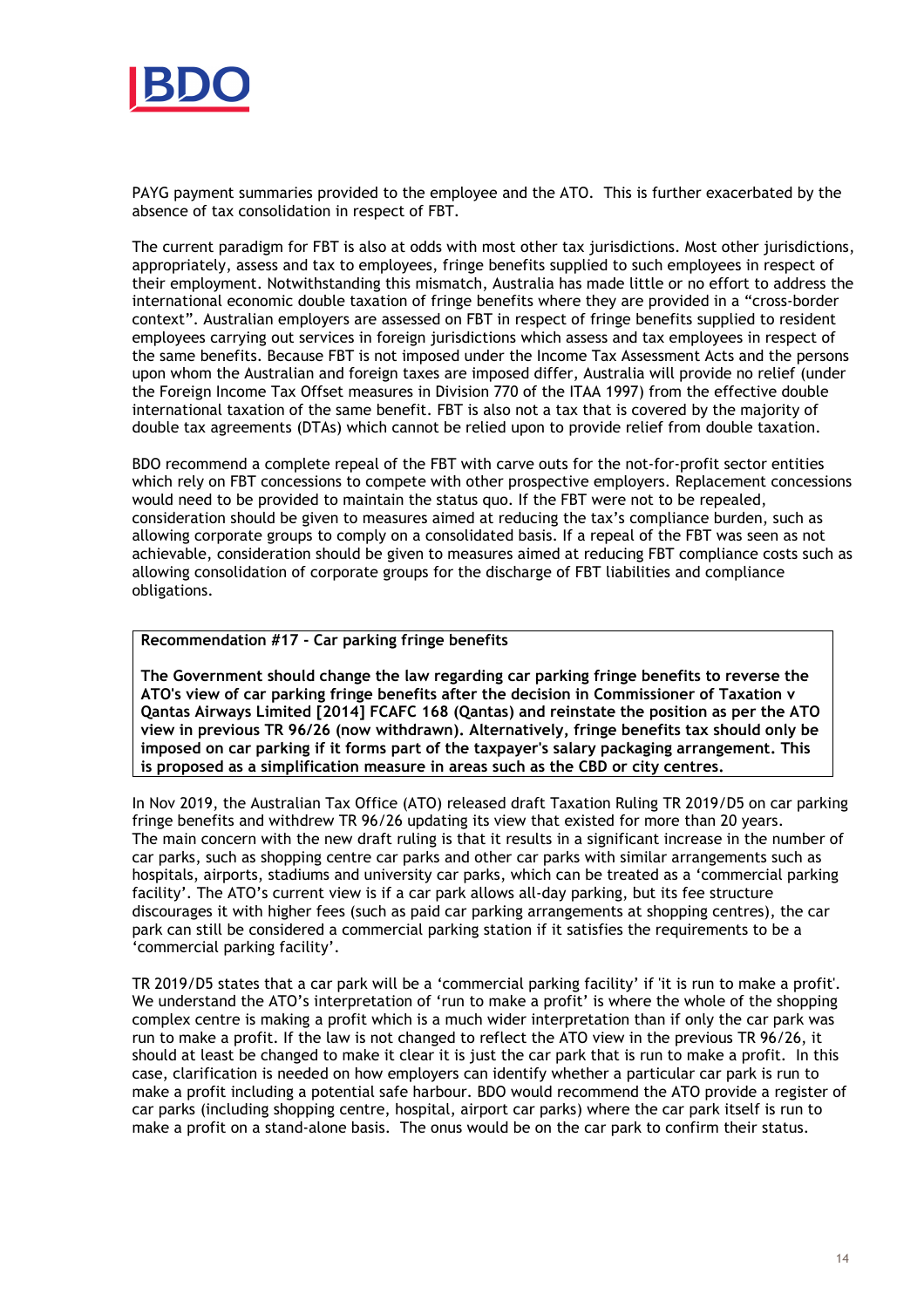

The most important difference between the withdrawn TR 96/26 and TR 2019/D5 is that the new ruling does not have a general exclusion for shopping centre carparks that provide free short-term parking for shoppers and higher rates for all-day parking. BDO believe that the main issue with the ATO's revised approach is that it will be difficult, if not impossible, for an employer to know whether particular car parks are 'run to make a profit' for employers not associated with the car park. The accompanying draft update to chapter 16 of fringe benefits tax guide for employers provides little guidance on how an employer can determine whether a particular car parking station is run to make a profit.

Another impact of the revised ATO view is that where a small business employer has business premises at a shopping centre for example, and the shopping centre is considered a commercial parking station, then its employees would be considered to be parking at a commercial parking station. The small and medium business car parking exemption does not apply when the car is parked at a commercial parking station. Accordingly, the small business would no longer be eligible for the small business car parking exemption in Section 58GA. Following the amendments announced in the 2021-22 Federal Budget, this issue will now also impact medium sized businesses which have been made eligible for the extended car parking exemption i.e. eligible businesses with aggregated turnover up to \$50m, for benefits provided from 1 April 2021.

The extension of car parking fringe benefits as a result of the Qantas decision and subsequent draft ruling, highlights that the FBT car parking rules have not kept pace with the changing world. We submit that it is time to fundamentally review the FBT car parking rules, to ensure that while car parking benefits provided as part of a salary package (most likely in a CBD location) are subject to FBT, other car parking arrangements (such as checkout staff parking at a suburban shopping centre) are not subject to FBT.

# **STATE TAXES**

**Recommendation #18 –State tax reform** 

**The Federal Government should seriously negotiate with the State Governments to reform their inefficient taxes, particularly payroll tax and stamp duties.** 

Of the country's taxes, State payroll taxes and stamp duties have been consistently criticised and place a significant burden on businesses.

BDO notes that during the last calendar year at least one State Treasurer proposed to the Federal Government that negotiation between the State and Federal Governments should continue with respect of repealing certain State taxes in return for a proposed increase in GST. BDO supports this initiative as it will promote simplifying the taxation system and reduce compliance costs for businesses and other stakeholders.

The Henry Review considered the potential to consolidate payroll taxes into a single tax on employee remuneration administered through the PAYG withholding system. It also recommended replacing payroll taxes with revenue from more efficient broad-based taxes that capture the value-add such as GST. Each of these options would require careful consideration of implications associated with altering the current payroll tax base, as well as how to distribute revenue between States and Territories, but are worth examining for their potential to significantly improve the efficiency of our tax system (including by reducing tax administration). While BDO does not propose any specific reforms to specifically deal with the payroll tax administration challenge, it is conceivable that a reform program similar to the implementation of the GST could facilitate the removal of State based taxes such as payroll tax subject to their replacement with a suitable alternative. Critical to any reform efforts will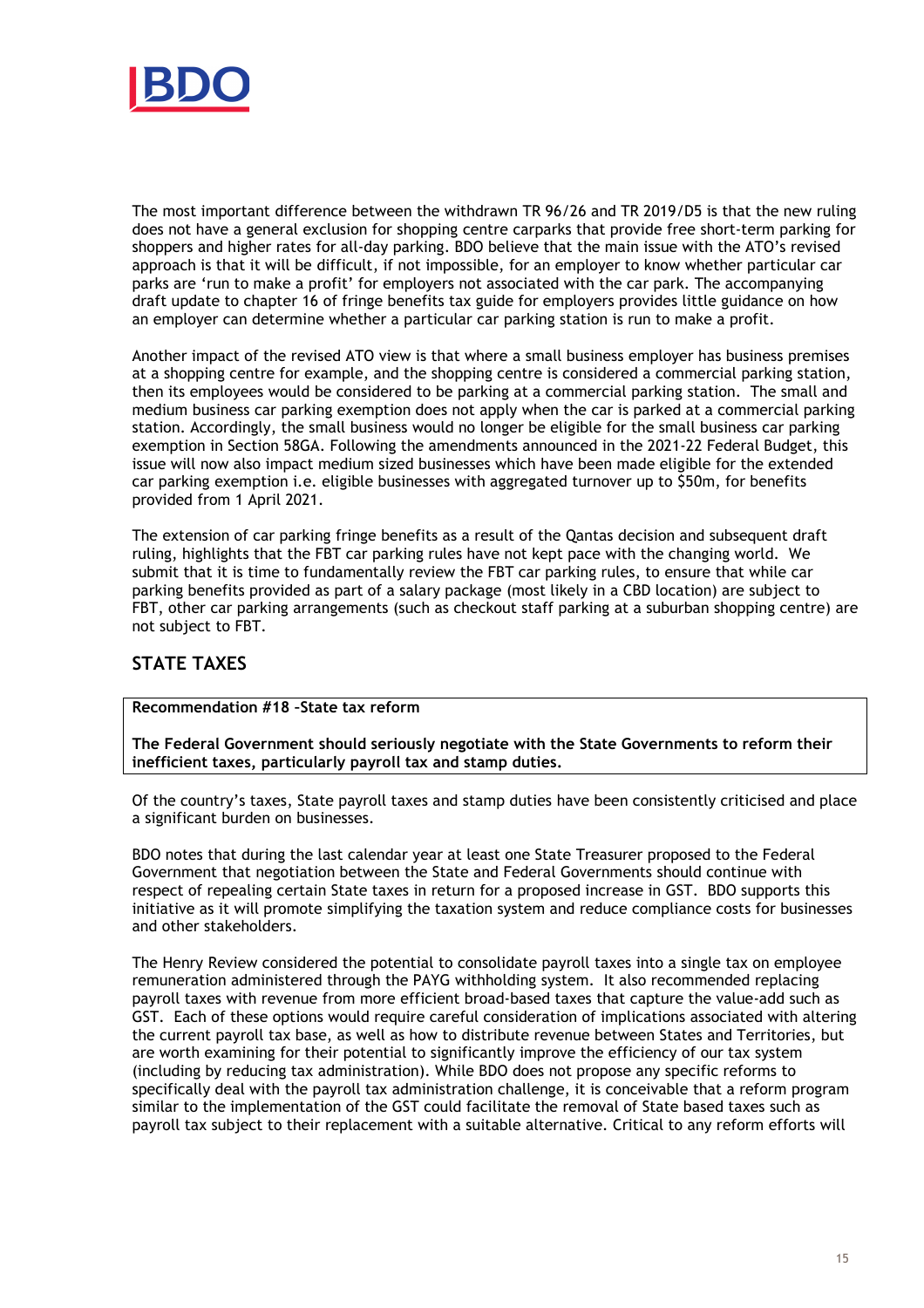

be to adopt a national approach. The Commonwealth, States and Territories should work together (rather than individually) to identify reform opportunities that are the most fruitful.

Stamp duty is also viewed as unfair because it is usually only paid by those people that are acquiring assets. Imposing stamp duty at the point of acquisition puts a disincentive on acquisition and therefore the investment in real property and expansion of businesses. This means the State Governments are imposing more tax on the people who, for whatever reason, need or want to change their assets more often than other people. There is no good policy reason why these people should be contributing more to State Government revenues than people who don't need or want to change their assets often. Stamp duty should therefore be phased out and replaced with a broad-based land tax.

# **GOODS & SERVICES**

**Recommendation #19 – GST reform** 

**The Goods & Services Tax (GST) has been conspicuously missing from the tax reform debate. The GST rate should be increased and the base broadened in line with other jurisdictions.** 

The main rationale for bringing in the GST and giving the revenue to the States was that it would enable them to review their taxes, and remove some of the States' inefficient or inequitable ones. They have done that to some extent, but not to the extent that was expected when the GST was introduced. The GST is seen as a modern and, efficient tax that could actually replace some of these archaic taxes that the states are currently using, particularly stamp duty. Having identified problems in respect of payroll taxes and stamp duties, the funding of the removal of such inefficient taxes could be provided by a broadening of the tax base of the GST and/or an increase in the rate of such tax.

BDO Recommends the GST rate should be increased to 15% across a broadened base with appropriate compensation to ensure that it is fair and equitable. Australia's 10 % rate is very low compared to the 15 to 20% in other countries that have GST/VAT.

# **TRUSTS**

**Recommendation #20 – Review the taxation of trusts** 

**The review and reform of the rules around taxing trustees and beneficiaries should be reviewed with urgency.** 

In 2010, the Henry Review said "the current trust rules should be updated and rewritten to reduce complexity and uncertainty around their application". Trust reform is also something past Governments have looked at but some trust taxation changes in recent years have in fact complicated the tax system even more. Treasury recently reformed managed investment trusts but reform of other fixed trusts and discretionary trusts has not proceeded.

The current rules around taxing trusts and their beneficiaries are some of the most complicated and outdated rules in the tax Acts. This is mainly because of awkward interactions between trust law and tax law. These interactions need to be reviewed and the tax law changed to simplify the taxing of trusts and their beneficiaries.